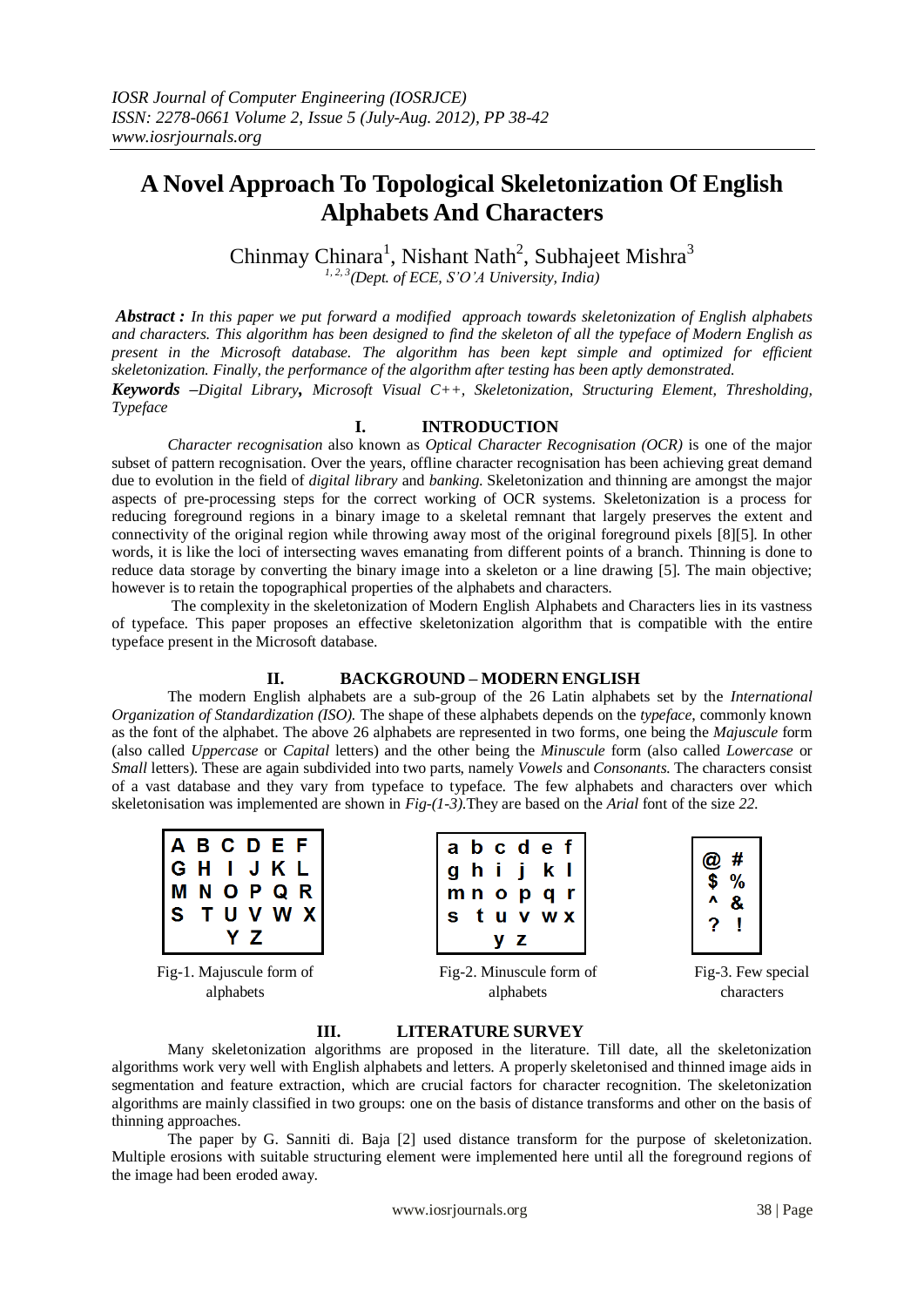The paper by Gisela Klette[3] showed a detailed study of the various distance transform techniques and thinning approaches used to attain skeletonization. This study indicated that *Iterative thinning algorithms* are the most efficient ones.

The paper by Aarti Desai et al. [1] reflects a kind of thinning algorithm in which comparison with different structuring elements and elimination of unnecessary black pixels is the key. This, when modified gives a very good skeletonized output, thus making it the gateway to our proposed algorithm.

Paper by [4] showed an efficient use of iterative algorithms. Comprehensive work by [6] and [7] also helped us understand the morphological operations in greater details.

#### **IV. PROPOSED ALGORITHM**

The proposed algorithm is a modification of the work done on thinning by Aarti Desai et al. [1] and is implemented for the Topological Skeletonization of English Alphabets and Characters. This involves four stages: binarization, adding of dummy white pixels, creating structuring elements & applying it to the image and removing the noise to obtain the final skeletonized image.

#### **4.1 Binarization**

This process involves the conversion of the input bitmap image to a black and white image by setting a particular threshold level. The image is then converted to binary by representing the background (white pixel) by "0" and foreground (black pixel) by "1". This is shown in *Fig-4.* and *Fig-5.*

| 255 | 255 | 255 | 255 | 255 | 255 | 255 | 255 | 255 | 255 | 255 | 255 | 255 | 255 | 255 | 255 | 255 | 255 | 255 | 255 | 255 | 255 | 255 | 255 | 255        |
|-----|-----|-----|-----|-----|-----|-----|-----|-----|-----|-----|-----|-----|-----|-----|-----|-----|-----|-----|-----|-----|-----|-----|-----|------------|
| 255 | 255 | 255 | 255 | 255 | 255 | 255 | 255 | 255 | 255 | 255 | 255 | 255 | 255 | 255 | 255 | 255 | 255 | 255 | 255 | 255 | 255 | 255 | 255 | 255        |
| 255 | 255 | 255 | 255 | 255 | 255 | 255 | 255 | 255 | 255 | 255 | 255 | 255 | 255 | 255 | 255 | 255 | 255 | 255 | 255 | 255 | 255 | 255 | 255 | 255        |
| 255 | 255 | 246 | ä   | Ō   |     | ٥   | 216 | 255 | 255 | 255 | 255 | 255 | 255 | 255 | 255 | 30  | ٥   | ٥   | ٥   | 144 | 255 | 255 | 255 |            |
| 255 | 255 | 246 | 21  |     |     |     | 216 | 255 | 255 | 255 | 255 | 255 | 255 | 255 | 255 | 30  |     |     | o   | 144 | 255 | 255 | 255 | 255<br>255 |
| 255 | 255 | 246 | ă   |     |     |     | 216 | 255 | 255 | 255 | 255 | 255 | 255 | 255 | 255 | 30  |     |     |     | 144 | 255 | 255 | 255 | 255        |
| 255 | 255 | 246 | ă   |     |     |     | 216 | 255 | 255 | 255 | 255 | 255 | 255 | 255 | 255 | 30  |     |     |     | 144 | 255 | 255 | 255 | 255        |
| 255 | 255 | 246 | ă   |     |     |     | 216 | 255 | 255 | 255 | 255 | 255 | 255 | 255 | 255 | 30  |     |     |     | 144 | 255 | 255 | 255 | 255        |
| 255 | 255 | 246 | 21  |     |     |     | 216 | 255 | 255 | 255 | 255 | 255 | 255 | 255 | 255 | 30  |     |     |     | 144 | 255 | 255 | 255 | 255        |
| 255 | 255 | 246 | ă   |     |     | ō   | 216 | 255 | 255 | 255 | 255 | 255 | 255 | 255 | 255 | 30  |     |     |     | 144 | 255 | 255 | 255 | 255        |
| 255 | 255 | 246 | ä   |     |     |     | 216 | 255 | 255 | 255 | 255 | 255 | 255 | 255 | 255 | 30  |     |     |     | 144 | 255 | 255 | 255 | 255<br>255 |
| 255 | 255 | 246 | ä   |     |     |     | 216 | 255 | 255 | 255 | 255 | 255 | 255 | 255 | 255 | 30  |     |     |     | 144 | 255 | 255 | 255 |            |
| 255 | 255 | 246 | ă   |     |     |     |     |     | ٥   |     |     |     | ٥   |     | ٥   |     |     |     |     | 144 | 255 | 255 | 255 | 255        |
| 255 | 255 | 246 | ă   |     |     |     |     |     |     |     |     |     |     |     |     |     |     |     |     | 144 | 255 | 255 | 255 | 255        |
| 255 | 255 | 246 | ă   |     |     |     |     |     |     |     |     |     |     |     |     |     |     |     |     | 144 | 255 | 255 | 255 | 255        |
| 255 | 255 | 246 | 21  |     |     |     |     |     |     |     |     |     | ٥   |     |     |     |     |     |     | 144 | 255 | 255 | 255 | 255        |
| 255 | 255 | 246 | ă   |     |     |     | 216 | 255 | 255 | 255 | 255 | 255 | 255 | 255 | 255 |     |     |     |     | 144 | 255 | 255 | 255 | 255        |
| 255 | 255 | 246 | z   |     |     | ٥   | 216 | 255 | 255 | 255 | 255 | 255 | 255 | 255 | 255 | 30  |     |     |     | 144 | 255 | 255 | 255 | 255        |
| 255 | 255 | 246 | ă   |     |     |     | 216 | 255 | 255 | 255 | 255 | 255 | 255 | 255 | 255 | 30  |     |     |     | 144 | 255 | 255 | 255 | 255        |
| 255 | 255 | 246 | ă   |     |     |     | 216 | 255 | 255 | 255 | 255 | 255 | 255 | 255 | 255 | 30  |     |     |     | 144 | 255 | 255 | 255 | 255        |
| 255 | 255 | 246 | ă   |     |     |     | 216 | 255 | 255 | 255 | 255 | 255 | 255 | 255 | 255 | 30  |     |     |     | 144 | 255 | 255 | 255 | 255        |
| 255 | 255 | 246 | ă   |     |     |     | 216 | 255 | 255 | 255 | 255 | 255 | 255 | 255 | 255 | 30  |     |     |     | 144 | 255 | 255 | 255 | 255        |
| 255 | 255 | 246 | Ά   |     |     |     | 216 | 255 | 255 | 255 | 255 | 255 | 255 | 255 | 255 | 30  |     |     |     | 144 | 255 | 255 | 255 | 255        |
| 255 | 255 | 246 | z   |     |     |     | 216 | 255 | 255 | 255 | 255 | 255 | 255 | 255 | 255 | 30  |     |     |     | 144 | 255 | 255 | 255 | 255        |
| 255 | 255 | 246 | ă   |     |     |     | 216 | 255 | 255 | 255 | 255 | 255 | 255 | 255 | 255 | 30  |     |     |     | 144 | 255 | 255 | 255 | 255        |
| 255 | 255 | 246 | 21  |     |     | ٥   | 216 | 255 | 255 | 255 | 255 | 255 | 255 | 255 | 255 | 30  | ٥   | ٥   | ٥   | 144 | 255 | 255 | 255 | 255        |
| 255 | 255 | 255 | 255 | 255 | 255 | 255 | 255 | 255 | 255 | 255 | 255 | 255 | 255 | 255 | 255 | 255 | 255 | 255 | 255 | 255 | 255 | 255 | 255 | 255        |
| 255 | 255 | 255 | 255 | 255 | 255 | 255 | 255 | 255 | 255 | 255 | 255 | 255 | 255 | 255 | 255 | 255 | 255 | 255 | 255 | 255 | 255 | 255 | 255 | 255        |
| 255 | 255 | 255 | 255 | 255 | 255 | 255 | 255 | 255 | 255 | 255 | 255 | 255 | 255 | 255 | 255 | 255 | 255 | 255 | 255 | 255 | 255 | 255 | 255 | 34         |
| 34  | 184 | 60  | 27  | 86  | 34  | 6   | ٥   | 64  | 249 | 60  | ٥   | 196 | ٥   | 55  | ٥   | 32  | 176 | 53  | 24  | 12  | 34  |     |     | 112        |

Fig-4. The letter "H" before thresholding and binarisation

| 000000000000000000<br>oo                                                                                                            |
|-------------------------------------------------------------------------------------------------------------------------------------|
| $\bullet$<br>00000000000000000<br>000000000000000000000<br>ິ<br>$\bullet$                                                           |
| 100000000001<br>0001<br>ິ                                                                                                           |
| 00011100000000001110<br>ິ<br>ິ                                                                                                      |
| oo<br>.0000000000111<br>o<br>o                                                                                                      |
| 100000000001110<br>o<br>0001<br>-                                                                                                   |
| 0000000<br>ິ                                                                                                                        |
| o<br>0001<br>100000000001                                                                                                           |
| 10000000000<br>$\mathbf{r}$<br>-1<br>$\mathbf{1} \mathbf{O}$<br>ooo<br>0011<br>88888888111<br>ິ<br>ິ<br>$\bullet$<br>$\bullet$<br>っ |
| 100000000001110<br>ິ<br>ິ<br>00011                                                                                                  |
| 111111<br>o                                                                                                                         |
| 1111<br>ິ<br>ooo1<br>$\mathbf{\mathcal{L}}$<br>- 1<br>$\mathbf{\mathcal{L}}$<br>- 1<br>n.<br>-                                      |
| . 1. 1. 1. 1. 1<br>$\mathbf{\mathcal{L}}$<br>$\mathbf{r}$<br>$\mathbf{\mathcal{L}}$<br>ooo<br>o                                     |
| --------------<br>ິ<br>0001                                                                                                         |
| 00011100000000001110<br>っ<br>o                                                                                                      |
| 000000<br>000<br>o<br>o                                                                                                             |
| 8881118888888888111<br>.000000000011<br>$\circ$<br>o<br>ິ                                                                           |
| 00000000001110<br>o                                                                                                                 |
| 00000000<br>ິ<br>ິ<br>oo<br>n<br>$\sim$                                                                                             |
| o<br>0001<br>100000000001                                                                                                           |
| $\mathbf{\mathbf{u}}$<br>1000000000011<br>ooo<br>┓<br>o<br>⌒                                                                        |
| 8888888811<br>oo<br>-<br>o<br>$\bullet$                                                                                             |
| 11100000000001110                                                                                                                   |
| coco<br>െ                                                                                                                           |
| ິ<br>oo<br>00000000000000000                                                                                                        |
| 0000000000000000000<br>o<br>o<br>o                                                                                                  |
|                                                                                                                                     |

Fig-5. The letter "H" after thresholding and binarisation

#### **4.2 Addition of Dummy Pixels**

When the structuring element is applied to the binary image directly, then for the pixels present in the extreme left, right, top and bottom sides of the image, we get an erroneous, non-preexisting pixel values. To eliminate this, we add an extra layer of white pixels (dummy layer) to each of the above mentioned sides as shown in *Fig-6*. No operation is done over these pixels; rather they just provide assistance to the process of comparison with the structuring elements. This binary image is the base image that is to be skeletonized.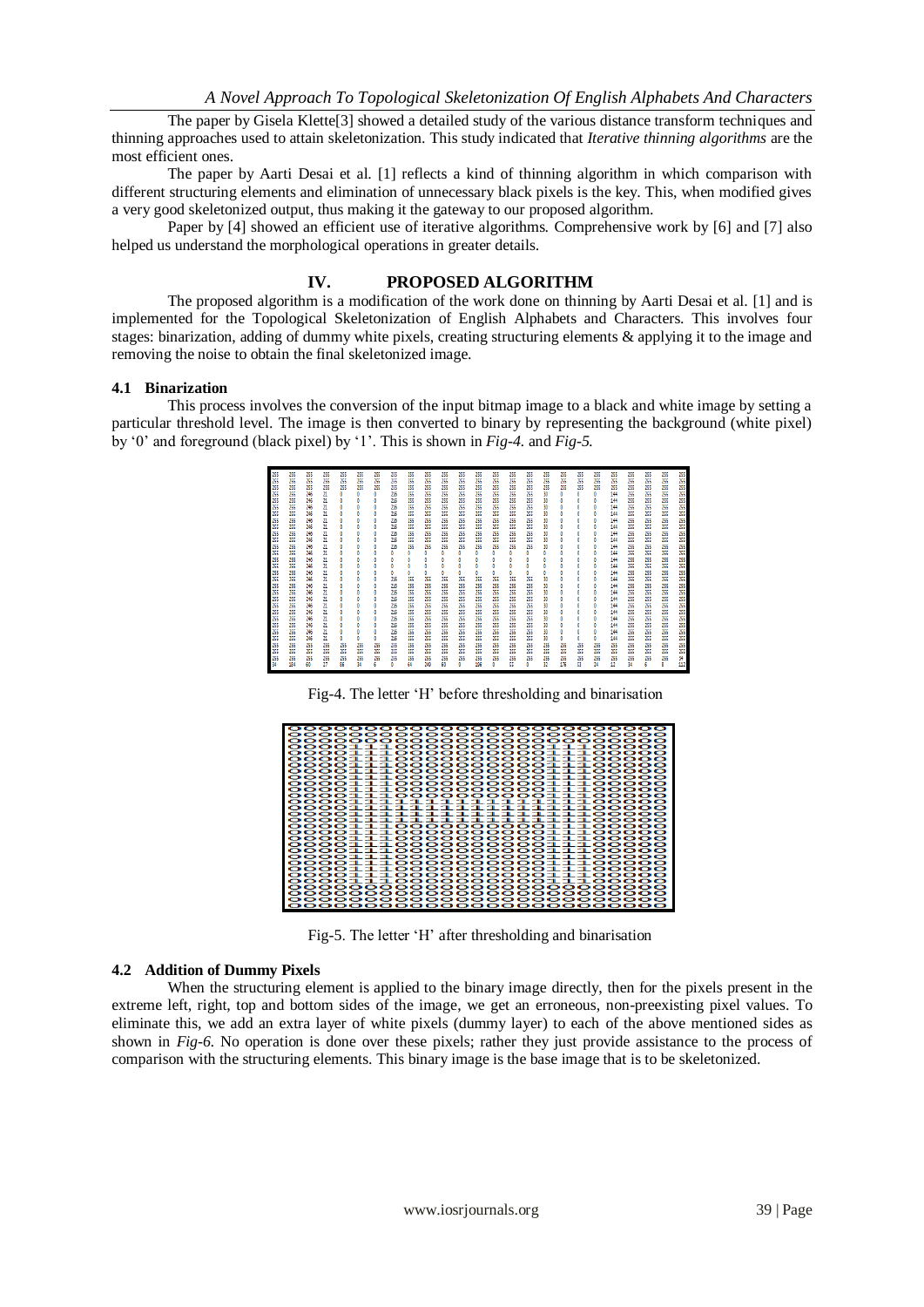*A Novel Approach To Topological Skeletonization Of English Alphabets And Characters*



Fig-6. The letter 'H' after adding dummy pixels (given by area under the red concentric region)

#### **4.3 Creation of structuring elements and application to the image**

Eight 3X3 structuring elements of the form shown in *Fig-(7-14).* are applied to the base image. The application involves traversing the base image, pixel by pixel where *(m, n)* represents the current position of the pixel under consideration. "*m'* & *'n'* represent the row and the column positions of the pixel under consideration from the base image. The comparison is done only if the *(m, n)* pixel is black. The *(m, n)* white pixel is left unchanged.



The *'0'* in the above figures represent the background (white) and the *'1'* represents the foreground (black). The *'X'* pixel is not considered for comparison. The encircled region represents the central element that has to be placed over the *(m, n)* black pixel of the base image for comparison. The comparison is done between the adjacent pixels of the pixel under consideration of the base image and the adjacent pixels of the central pixel of the structuring element. If each of the respective pixels match then the *(m, n)* pixel of the base image is converted to white. This comparison and replacement procedure is repeated for each and every structuring element with the base image till no further changes are possible. The skeletonized image obtained however contains noise as shown in *Fig-15.* which has to be removed to get the desired skeleton.



Fig-15. The skeletonized letter "H" after comparing with structuring elements (contains noise given by red-boxed regions)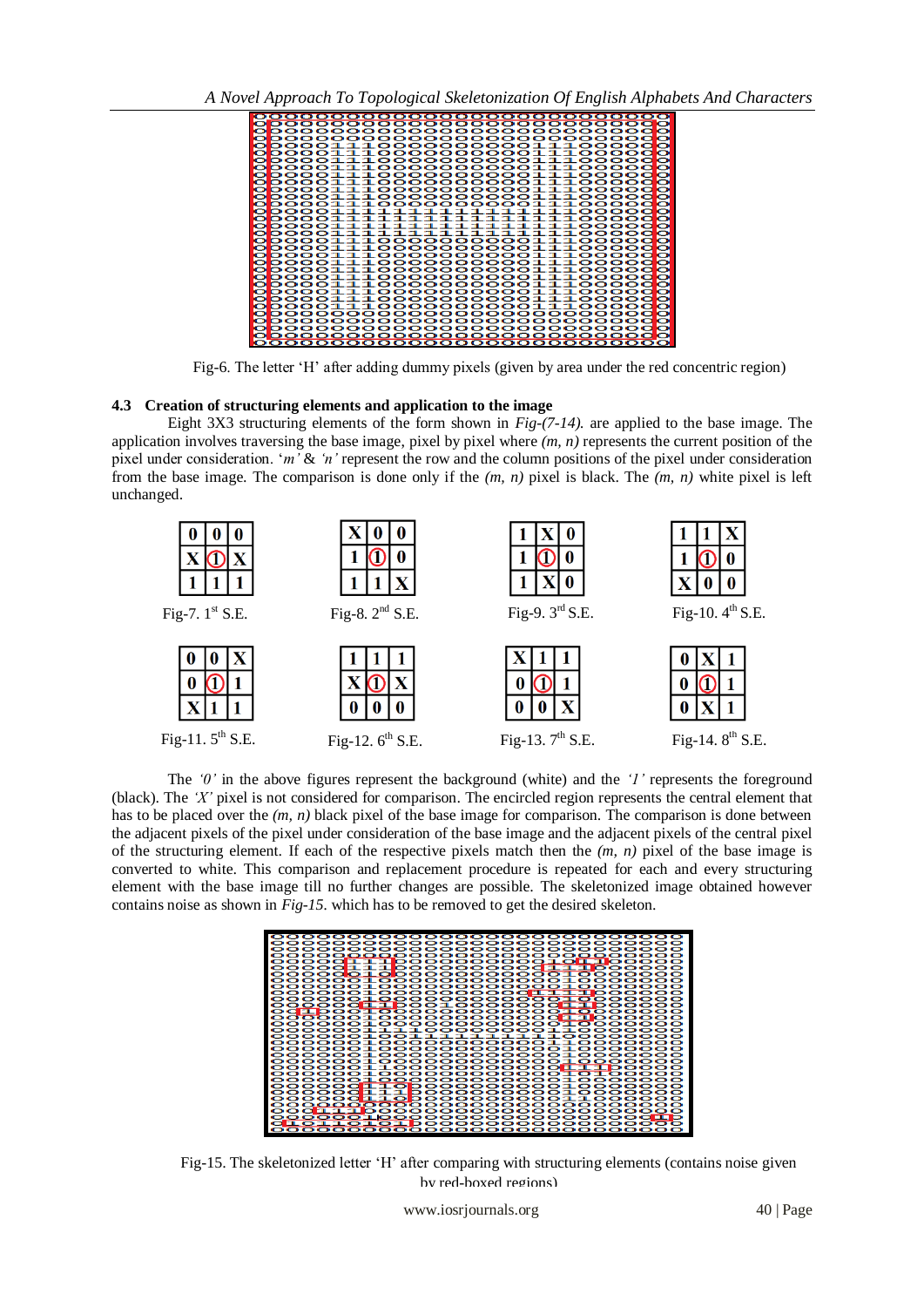| 4.4 | <b>Removal of noise</b> |  |  |
|-----|-------------------------|--|--|
|-----|-------------------------|--|--|

| $(m-1), (n-1)$ | $(m-1)$ , n | $(m-1), (n+1)$ |
|----------------|-------------|----------------|
| $m, (n-1)$     | m, n        | $m, (n+1)$     |
| $(m+1), (n-1)$ | $(m+1)$ , n | $(m+1), (n+1)$ |

Fig-16. The 3X3 window frame for the considered (m, n) pixel and its surrounding eight pixels

Removal of noise solely depends on whether a black pixel can "safely" be converted into a white pixel. The white pixels are kept unchanged as the noise occurs due to presence of extra black pixels only. For achieving this we browse the surrounding of the black pixel at *(m, n)* position i.e. we count the number of black pixels and white pixels around *(m, n)* black pixel. If the number of black pixels is less than or equal to 2 then the *(m, n)* black pixel is a safe one and is left unchanged. If the number is greater than 2 then we count the number of *[white (minus) black]* colour combinations around the *(m, n)* black pixel considered. If the number is not equal to 1 then we leave the  $(m, n)$  black pixel unchanged but if the number is equal to 1 then that particular  $(m, n)$  $n)$  black pixel is converted to white if and only if the following conditions satisfy:

i.  $(m, n+1)$  or  $(m+1, n)$  or both  $(m-1, n)$  and  $(m, n-1)$  are white.

ii.  $(m-1, n)$  or  $(m, n-1)$  or both  $(m, n+1)$  and  $(m+1, n)$  are white.

After applying the above noise removal technique we get the final desired skeletonized image as shown in *Fig-17.*

|                                                                                                                                                                                                                                                                                                                                                                                                                                                                                                                                                                                                                                                                                                                                                                                                                                                                                                                                                                                                                   | 0000000000000000000000000000000 |
|-------------------------------------------------------------------------------------------------------------------------------------------------------------------------------------------------------------------------------------------------------------------------------------------------------------------------------------------------------------------------------------------------------------------------------------------------------------------------------------------------------------------------------------------------------------------------------------------------------------------------------------------------------------------------------------------------------------------------------------------------------------------------------------------------------------------------------------------------------------------------------------------------------------------------------------------------------------------------------------------------------------------|---------------------------------|
| 000000000000000000000000000000<br>000000000000000000000000000000000<br>00000101000000000001010000000<br>00000111000000000001110000000<br>000000010000000000000100000000<br>0000001000000000000100000000<br>00000001 000000000000001 00000000<br>0000001000000000000100000000<br>0000001000000000000100000000<br>00000010000000000000100000000<br>0000001000000000000100000000<br>0000001000000000000100000000<br>0000000100000000000000100000000<br>000000011110000000001100000000<br>000000010011111111111000000000<br>0000000100000000000001100000000<br>000000010000000000000100000000<br>000000010000000000000100000000<br>00000010000000000000100000000<br>00000001 000000000000001 00000000<br>00000001 000000000000001 00000000<br>0000001000000000000100000000<br>00000001.00000000000001.00000000<br>00001100000000000011000000<br>0000101000000000000010100000<br>0000000000000000000000000000<br>000000000000000000000000000000000<br>00000000000000000000000000000<br>0000000000000000000000000000000 |                                 |
|                                                                                                                                                                                                                                                                                                                                                                                                                                                                                                                                                                                                                                                                                                                                                                                                                                                                                                                                                                                                                   |                                 |
|                                                                                                                                                                                                                                                                                                                                                                                                                                                                                                                                                                                                                                                                                                                                                                                                                                                                                                                                                                                                                   |                                 |
|                                                                                                                                                                                                                                                                                                                                                                                                                                                                                                                                                                                                                                                                                                                                                                                                                                                                                                                                                                                                                   |                                 |
|                                                                                                                                                                                                                                                                                                                                                                                                                                                                                                                                                                                                                                                                                                                                                                                                                                                                                                                                                                                                                   |                                 |
|                                                                                                                                                                                                                                                                                                                                                                                                                                                                                                                                                                                                                                                                                                                                                                                                                                                                                                                                                                                                                   |                                 |
|                                                                                                                                                                                                                                                                                                                                                                                                                                                                                                                                                                                                                                                                                                                                                                                                                                                                                                                                                                                                                   |                                 |
|                                                                                                                                                                                                                                                                                                                                                                                                                                                                                                                                                                                                                                                                                                                                                                                                                                                                                                                                                                                                                   |                                 |
|                                                                                                                                                                                                                                                                                                                                                                                                                                                                                                                                                                                                                                                                                                                                                                                                                                                                                                                                                                                                                   |                                 |
|                                                                                                                                                                                                                                                                                                                                                                                                                                                                                                                                                                                                                                                                                                                                                                                                                                                                                                                                                                                                                   |                                 |
|                                                                                                                                                                                                                                                                                                                                                                                                                                                                                                                                                                                                                                                                                                                                                                                                                                                                                                                                                                                                                   |                                 |

Fig-17. The final skeletonized letter 'H' (after noise removal)

#### **V. DEVELOPMENT PLATFORM**

The algorithm was implemented using the *Microsoft Visual C++ (ver. 2010)* development platform. Due to its quick, enhanced and interactive environment, we were able to study, implement and analyze all the previous algorithms which resulted into our proposed algorithm.

### **VI. CONCLUSION**

The modified algorithm applied to skeletonization of English characters works well for all type of standard fonts present in the Microsoft database. The output contains very little noise, maintains connectivity and proper branching, thus making it a good choice for the English OCR systems. The time complexity of this algorithm is also very negligible as shown in *Table-1*. and is an improvement over the algorithm suggested by [1]. The algorithm was tested on a system with *Intel Dual Core Processor, 2.0 GHz, 4GB RAM, 1GB Graphics Driver*. This algorithm can also be implemented on other languages like the *Latin*, *Greek*, *Roman* as well as Indian scripts like *Devnagari*.

| <b>Algorithm</b>       | Time-taken (in ms) |
|------------------------|--------------------|
| Aarti Desai et al. [1] |                    |
| Proposed algorithm     |                    |